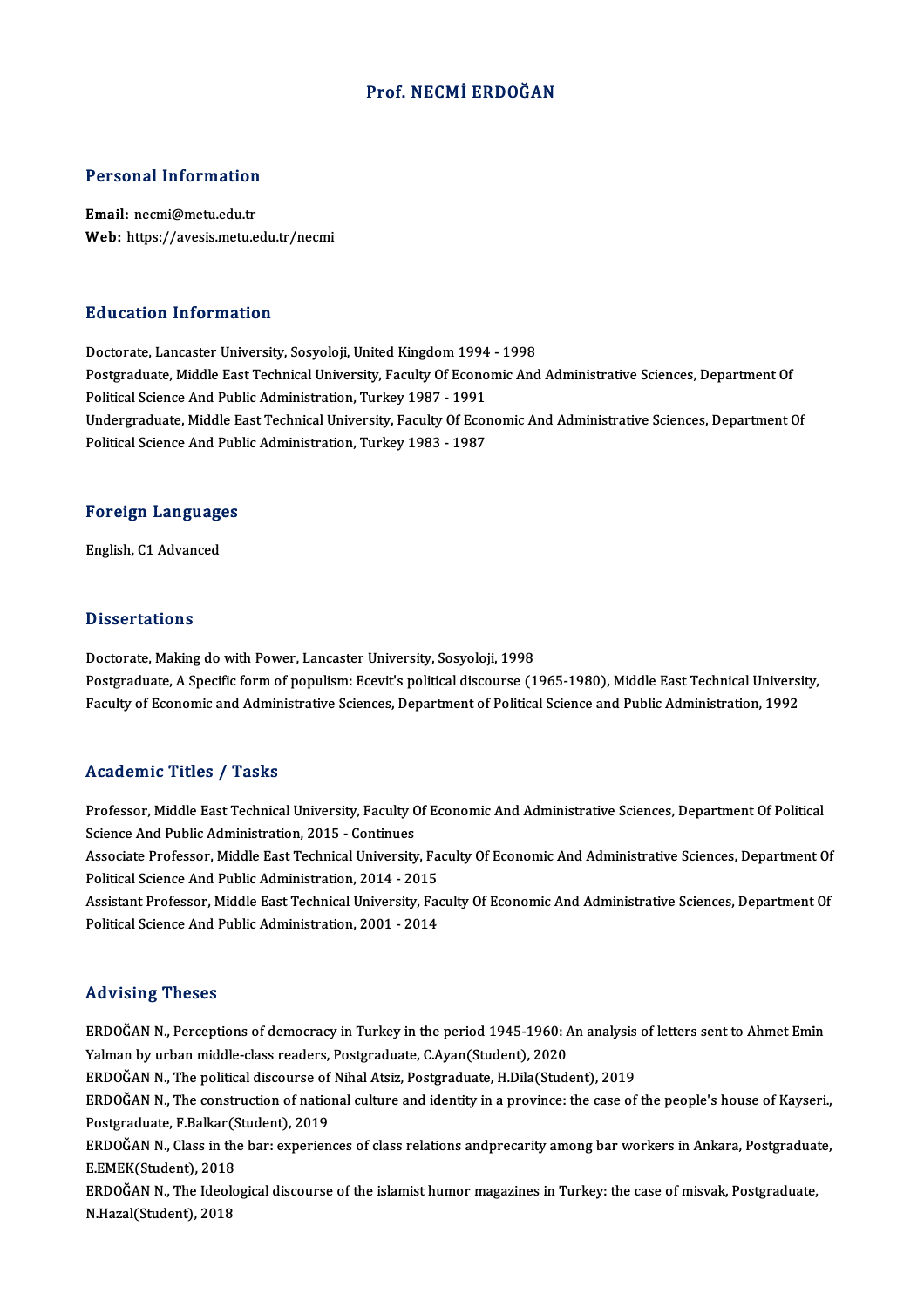ERDOĞAN N., The Representation of the poor in islamic tv series: the case of "beşinci boyut", Postgraduate,<br>Y Vücel(Student), 2016 ERDOĞAN N., The Repre<br>Y.Yücel(Student), 2016<br>EPDOĞAN N., The repre ERDOĞAN N., The Representation of the poor in islamic tv series: the case of "beşinci boyut", Postgraduate,<br>Y.Yücel(Student), 2016<br>ERDOĞAN N., The representation of the poor in Islamic TV series: The case of "Beşi·nci· Boy

Y.Yücel(Student), 2016<br>ERDOĞAN N., The repres<br>Y.YÜCEL(Student), 2016<br>EPDOĞAN N. *Vodre mev* ERDOĞAN N., The representation of the poor in Islamic TV series: The case of "Beşi·nci· Boyut", Postgraduate<br>Y.YÜCEL(Student), 2016<br>ERDOĞAN N., Kadro movement and its political practice in the context of Early Republican E

Y.YÜCEL(Student), 2016<br>ERDOĞAN N., Kadro movement and its political practice in the context of Early Republican Era, Postgraduate,<br>O.EKİN(Student), 2016 ERDOĞAN N., Kadro movement and its political practice in the context of Early Republican Era, Postgraduate,<br>O.EKİN(Student), 2016<br>ERDOĞAN N., Representations of the intellectuals in 1980s Turkish cinema, Postgraduate, Y.ER

ERDOĞAN N., Nationalist conservatism and its enemies: Communists, jews, donmehs and free masons in Büyük Doğu,<br>Serdengeçti· and Sebi·lürreşad, Postgraduate, E.KARAKUŞ(Student), 2014 ERDOĞAN N., Representations of the intellectuals in 1980s Turkish cinema<br>ERDOĞAN N., Nationalist conservatism and its enemies: Communists, jews,<br>Serdengeçti· and Sebi·lürreşad, Postgraduate, E.KARAKUŞ(Student), 2014<br>EPDOĞA ERDOĞAN N., Nationalist conservatism and its enemies: Communists, jews, donmehs and free masons in Büyük Doğu,<br>Serdengeçti· and Sebi·lürreşad, Postgraduate, E.KARAKUŞ(Student), 2014<br>ERDOĞAN N., An Intertextual analysis of

Serde<br>ERDO<br>2014<br>ERDO ERDOĞAN N., An Intertextual analysis of the village novels by village institute graduates /, Postgraduate, E.Elif(St<br>2014<br>ERDOĞAN N., Class experiences of shopping mall workers in Ankara, Postgraduate, A.ÜNSEVER(Student),

2014<br>ERDOĞAN N., Class experiences of shopping mall workers in Ankara, Postgraduate, A.ÜNSEVER(Student), 2014<br>ERDOĞAN N., Class-based resistance dynamics of petty commodity producers: Subjective aspects of everyday life in ERDOĞAN N., Class experiences of shopping mall workers in Ankara, Pos<br>ERDOĞAN N., Class-based resistance dynamics of petty commodity produ<br>village of western Turkey, Postgraduate, Y.AKMERANER(Student), 2014<br>EPDOĞAN N. Nati ERDOĞAN N., Class-based resistance dynamics of petty commodity producers: Subjective aspects of everyday life in a<br>village of western Turkey, Postgraduate, Y.AKMERANER(Student), 2014<br>ERDOĞAN N., Nationalist conservatism an

village of western Turkey, Postgraduate, Y.AKMERANER(Student), 2014<br>ERDOĞAN N., Nationalist conservatism and its enemies: communists, jev<br>Serdengeçti and Sebilürreşad, Postgraduate, E.Karakuş(Student), 2014<br>ECEVIT M.C., EP ERDOĞAN N., Nationalist conservatism and its enemies: communists, jews, donmehs and free masons in Büyük Doğu,<br>Serdengeçti and Sebilürreşad, Postgraduate, E.Karakuş(Student), 2014

ECEVIT M. C., ERDOĞAN N., Class-based resistance dynamics of petty commodity producers: subjective aspects of ECEVİT M. C. , ERDOĞAN N., Class-based resistance dynamics of petty commodity producers: subjective aspects of<br>everyday life in a village of Western Turkey /, Postgraduate, Y.Akmeraner(Student), 2014<br>ERDOĞAN N., Subjectivi

everyday life in a village of Western Turkey /, Postgraduate, Y.Akmeraner(Student), 2014<br>ERDOĞAN N., Subjectivity formation of working class women and respectability: A case study on women sales worker:<br>Ankara, Postgraduat ERDOĞAN N., Subjectivity formation of working class women and respectability: A case study on women sales workers<br>Ankara, Postgraduate, M.TATAR(Student), 2014<br>ERDOĞAN N., Apprentices and class culture: The case of apparel

Ankara, Postgraduate, M.TATAR(Student), 2014<br>ERDOĞAN N., Apprentices and class culture: The<br>A.EZGİ(Student), 2014 ERDOĞAN N., Apprentices and class culture: The case of apparel and metalworking workers in İstanbul, Postgraduate,<br>A.EZGİ(Student), 2014<br>ERDOĞAN N., Apprentices and class culture: the case of apparel and metalworking worke

A.EZGİ(Student), 2014<br>ERDOĞAN N., Apprenti<br>A.Ezgi(Student), 2014<br>EPDOĞAN N. An intert ERDOĞAN N., Apprentices and class culture: the case of apparel and metalworking workers in İstanbul /, Postgraduate,<br>A.Ezgi(Student), 2014<br>ERDOĞAN N., An intertextual analysis of the village novels by Village Institute gra

A.Ezgi<br>ERDO<br>2014<br>ERDO ERDOĞAN N., An intertextual analysis of the village novels by Village Institute graduates, Postgraduate, E.ELİF<br>2014<br>ERDOĞAN N., From precarious employment to precarious life : the case of non-appointed teachers in Turkey,

2014<br>ERDOĞAN N., From precarious employment to precarious life : the case of non-appointed teachers in Turkey,<br>Postgraduate, S.Sağıroğlu(Student), 2013 ERDOĞAN N., From precarious employment to precarious life : the case of non-appointed teachers in Turkey,<br>Postgraduate, S.Sağıroğlu(Student), 2013<br>ERDOĞAN N., Precarity and identity among shipyard workers in Tuzla, Postgra

Postgraduate, S.Sağıroğlu(Student), 2013<br>ERDOĞAN N., Precarity and identity among shipyard workers in Tuzla, Postgraduate, A.ARSLAN(Student), 2<br>ERDOĞAN N., From precarious employment to precarious life: A case of non-appoi ERDOĞAN N., Precarity and identity among s<br>ERDOĞAN N., From precarious employment<br>Postgraduate, S.SAĞIROĞLU(Student), 2013<br>EPDOĞAN N. Subsulture formation of pressu ERDOĞAN N., From precarious employment to precarious life: A case of non-appointed teachers in Turkey,<br>Postgraduate, S.SAĞIROĞLU(Student), 2013<br>ERDOĞAN N., Subculture formation of precarious working class youth in Turkey :

Postgraduate, S.SAĞIROĞLU(Student), 2013<br>ERDOĞAN N., Subculture formation of precarious working<br>'Apaches' in Ankara, Postgraduate, Ö.Tığlı(Student), 2012<br>ERDOĞAN N. Making and unmaking of elassu An inquiry in ERDOĞAN N., Subculture formation of precarious working class youth in Turkey : a field research on the case of<br>'Apaches' in Ankara, Postgraduate, Ö.Tığlı(Student), 2012<br>ERDOĞAN N., Making and unmaking of class: An inquiry

'Apaches' in Ankara, Postgraduate, Ö.Tığlı(Student), 2012<br>ERDOĞAN N., Making and unmaking of class: An inquiry into the working class experiences of garment workers in Istanbul under flexible and precarious conditions, Postgraduate, S.CUBUKCU(Student), 2012

ERDOĞAN N., Subculture formation of working class youth in turkey: A field research on the case of 'apaches' in Turkey,<br>Postgraduate, Ö.TIĞLI(Student), 2012 ERDOĞAN N., Subculture formation of working class youth in turkey: A field research on the case of 'apaches' in<br>Postgraduate, Ö.TIĞLI(Student), 2012<br>ERDOĞAN N., Experiencing class differences: The case of subcontracted cle

Postgraduate, Ö.TIĞLI(Student), 2012<br>ERDOĞAN N., Experiencing class difference<br>Postgraduate, Ö.ERDEMLİ(Student), 2012<br>ERDOĞAN N. Manipulative function of cree ERDOĞAN N., Experiencing class differences: The case of subcontracted cleaning workers in METU dormitories,<br>Postgraduate, Ö.ERDEMLİ(Student), 2012<br>ERDOĞAN N., Manipulative function of credit card advertisements in Turkey,

Postgraduate, Ö.ERDEMLİ(Student), 2012<br>ERDOĞAN N., Manipulative function of credit card advertisements in Turkey, Postgraduate, H.NUR(Student),<br>ERDOĞAN N., Experiencing class differences: The case of food retail store work ERDOĞAN N., Manipulative fu<br>ERDOĞAN N., Experiencing cl:<br>D.KOPTEKİN(Student), 2010<br>EPDOĞAN N., Experiencing cl: ERDOĞAN N., Experiencing class differences: The case of food retail store workers in A<br>D.KOPTEKİN(Student), 2010<br>ERDOĞAN N., Experiencing class differences, Postgraduate, D.Koptekin(Student), 2010<br>EPDOĞAN N. Working class D.KOPTEKİN(Student), 2010<br>ERDOĞAN N., Experiencing class differences, Postgraduate, D.Koptekin(Student), 2010<br>ERDOĞAN N., Working class formation in the Democrat Party Period: Evaluating class consciousness through trade

union publications, Postgraduate, E.PINAR(Student), 2009 ERDOĞAN N., Working class formation in the Democrat Party Period: Evaluating class consciousness throug<br>union publications, Postgraduate, E.PINAR(Student), 2009<br>ERDOĞAN N., Working class formation in the democrat party per union publications, Postgraduate, E.PINAR(Student), 2009<br>ERDOĞAN N., Working class formation in the democrat party period, Postgraduate, E.Pınar(Student), .<br>ERDOĞAN N., Peculiarism in the Turkish Left during the 1960's, Po

ERDOĞAN N., Working class formation in the democrat party period, Postgraduate, E.Pınar(Student), 2009<br>ERDOĞAN N., Peculiarism in the Turkish Left during the 1960's, Postgraduate, A.İrem(Student), 2008<br>ERDOĞAN N., The them ERDOĞAN N., Peculiarism in<br>ERDOĞAN N., The theme of<br>Ö.KARACA(Student), 2008<br>EPDOĞAN N., The resistanc ERDOĞAN N., The theme of Jewish conspiracy in Turkish nationalism: The case of Cevat Rıfat Atilhan, Postgraduate,<br>Ö.KARACA(Student), 2008<br>ERDOĞAN N., The resistance committees: Devrimci Yol and the question of revolutionar

Ö.KARACA(Student), 2008<br>ERDOĞAN N., The resistance committees: Devrimci Yo<br>late 1970s, Postgraduate, S.BOZKURT(Student), 2008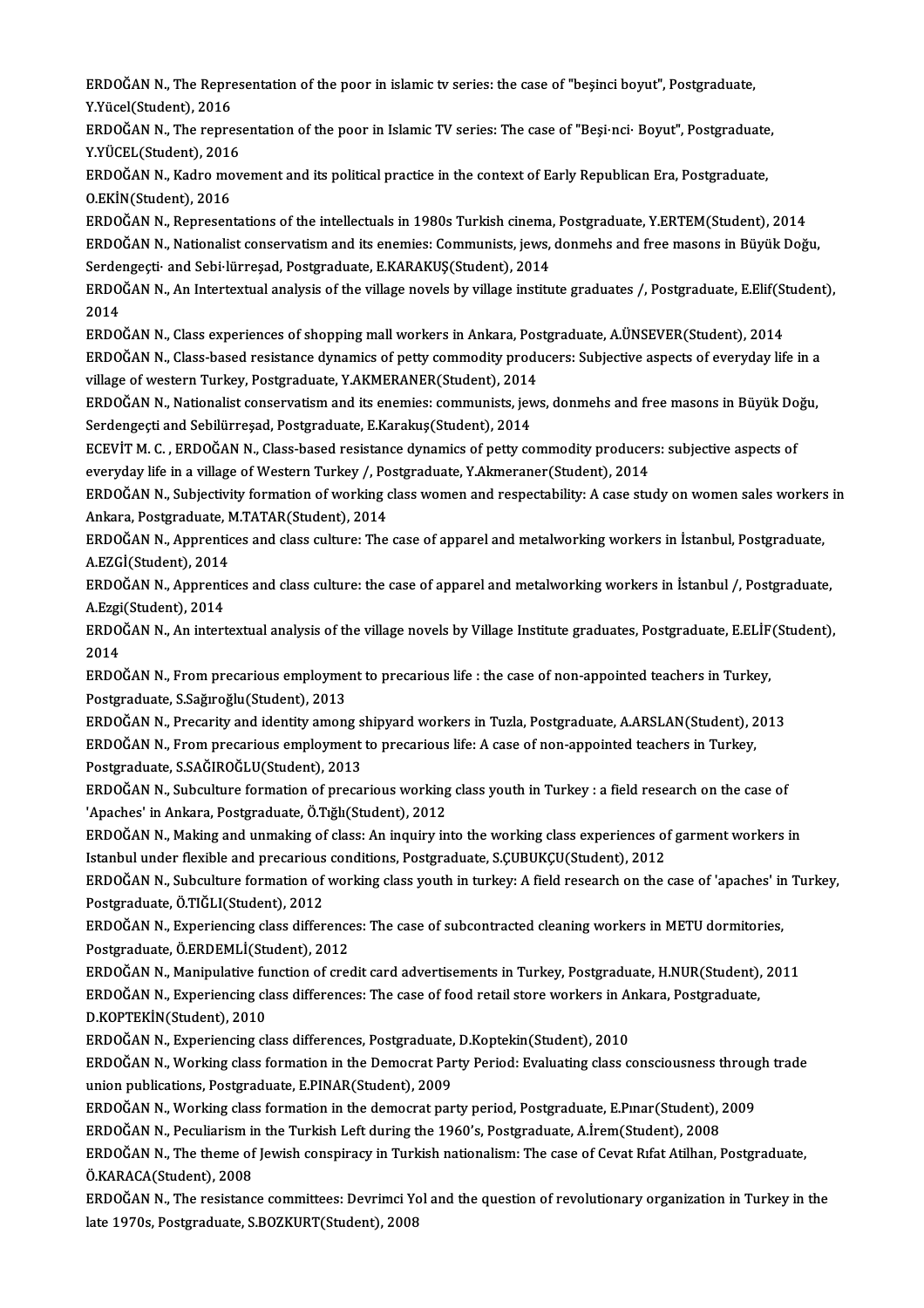ERDOĞANN.,PeculiarismintheTurkish leftduring the 1960's,Postgraduate,A.İREM(Student),2008 ERDOĞAN N., Peculiarism in the Turkish left during the 1960's, Postgraduate, A.İREM(Student), 2008<br>ERDOĞAN N., Turkish Cypriots and their others: An analysis of narratives about Greek Cypriots and Turkiyeliler,<br>Pestsraduat ERDOĞAN N., Peculiarism in the Turkish<br>ERDOĞAN N., Turkish Cypriots and their<br>Postgraduate, M.HAMİT(Student), 2008<br>ERDOĞAN N. SARCIN G. A., Graffiti and i ERDOĞAN N., Turkish Cypriots and their others: An analysis of narratives about Greek Cypriots and Turk<br>Postgraduate, M.HAMİT(Student), 2008<br>ERDOĞAN N., SARGIN G. A. , Graffiti and urban space in İstanbul, Postgraduate, H.Ö Postgraduate, M.HAMİT(Student), 2008<br>ERDOĞAN N., SARGIN G. A. , Graffiti and urban space in İstanbul, Postgraduate, H.ÖZLEM(Student), 2007<br>ERDOĞAN N., Personal consequences of work under new economy:The case of METU-techno ERDOĞAN N., SARGIN G. A., Graffiti and urban space in İstanbul, Postgraduate, H.ÖZLEM(Student), 2007 ERDOĞAN N., Personal consequences of work under new economy:The case of METU-technopolis, Postgraduate,<br>C.METİN(Student), 2007<br>ERDOĞAN N., Personal consequences of work under 'new economy': the case of metu-technopolis, Po C.METİN(Student), 2<br>ERDOĞAN N., Person<br>M.C(Student), 2007<br>EPDOĞAN N., Perro ERDOĞAN N., Personal consequences of work under 'new economy': the case of metu-technopolis, Postgraduate,<br>M.C(Student), 2007<br>ERDOĞAN N., Representations of labor protests against privatization in turkish press: The cases M.C(Student), 2007<br>ERDOĞAN N., Representations of labor p<br>Postgraduate, C.TIRMAN(Student), 2007 ERDOĞAN N., Representations of labor protests against privatization in turkish press: The cases of SEKA and TÜPR.<br>Postgraduate, C.TIRMAN(Student), 2007<br>ERDOĞAN N., The national pedagogy of the early Republican Era in Turke Postgraduate, C.TIRMAN(Student), 2007<br>ERDOĞAN N., The national pedagogy of the early Republican Era in Turkey, Doctorate, F.TÜTÜNCÜ<br>ERDOĞAN N., The Turkish satiric comedies in the 1980s, Postgraduate, D.TÜRKER(Student), 20 ERDOĞAN N., The national pedagogy of the early Republican Era in Turkey, Doctorate, F.TÜTÜNCÜ(Student), 200<br>ERDOĞAN N., The Turkish satiric comedies in the 1980s, Postgraduate, D.TÜRKER(Student), 2006<br>ERDOĞAN N., Represent ERDOĞAN N., The Turkish satiric comedies in the 1980s, Postgraduate, D.TÜRKER(Student)<br>ERDOĞAN N., Representations of children in Kemalettin Tuğcu's novels, Postgraduate, E.AR<br>ERDOĞAN N., Valley of Wolves as a nationalist ERDOĞAN N., Representations of children in Kemalettin Tuğcu's novels, Postgraduate, E.AF<br>ERDOĞAN N., Valley of Wolves as a nationalist text, Postgraduate, M.CELİL(Student), 2006<br>ERDOĞAN N., "Valley of wolves" as a national ERDOĞAN N., Valley of Wolves as a nationalist text, Postgraduate, M.CELİL(Student), 2006<br>ERDOĞAN N., "Valley of wolves" as a nationalist text, Postgraduate, M.Celil(Student), 2006<br>ERDOĞAN N., Tezer Özlü: A marginal voice a ERDOĞAN N., "Valley of wolves" as a nationalist text, Postgraduate, M.Celil(Student), 2006<br>ERDOĞAN N., Tezer Özlü: A marginal voice against the approved notion of the intellectual,<br>Z.SİMAVİ(Student), 2006 ERDOĞAN N., Tezer Özlü: A marginal voice against the approved notion of the intellectual, Postgraduate,<br>Z.SİMAVİ(Student), 2006<br>ERDOĞAN N., Mobilizing the kurds in Turkey: Newroz as a myth, Postgraduate, D.AYDIN(Student), ERDOĞAN N., Charity programmes: Representations of poverty in Turkish television, Postgraduate, A.ÇAMUR(Student),<br>2004 ERDOĞAN N., Mobilizing the kurds in Turkey: Newroz as a myth, Postgraduate, D.AYDIN(Student), 2005 ERDOĞAN N., Charity programmes: Representations of poverty in Turkish television, Postgraduate, A.ÇAMUR(Student)<br>2004<br>ERDOĞAN N., Charity programmes : representation of povertry in Turkish television, Postgraduate, A.Çamur 2004<br>ERDO<br>2004<br>ERDO ERDOĞAN N., Charity programmes : representation of povertry in Turkish television, Postgraduate, A.Ça<br>2004<br>ERDOĞAN N., The rich girl and the poor boy: Binary oppositions in Yeşilçam melodramas, Postgraduate,<br>P.VESİL (Stude 2004<br>ERDOĞAN N., The rich gi<br>B.YEŞİL(Student), 2004<br>ERDOĞAN N. Benresent ERDOĞAN N., The rich girl and the poor boy: Binary oppositions in Yeşilçam melodramas, Postgraduat<br>B.YEŞİL(Student), 2004<br>ERDOĞAN N., Representations of social classes in arabesk films, Postgraduate, Ö.AVCI(Student), 2004<br> B.YEŞİL(Student), 2004<br>ERDOĞAN N., Representations of social classes in arabesk films, Postgraduate, Ö.AVCI(Student), 2004<br>ERDOĞAN N., White vs. black Turks: The civilising process in Turkey in the 1990s, Postgraduate, B.S ERDOĞAN N., Representations of social classes in arabesk films, Postgraduate, Ö.AVCI(Student), 2004<br>ERDOĞAN N., White vs. black Turks: The civilising process in Turkey in the 1990s, Postgraduate, B.SÜ!<br>2003 ERDOĞAN N., White vs. black Turks: The civilising process in Turkey in the 1990s, Postgraduate, B.SÜMER(Student),<br>2003<br>ERDOĞAN N., Becoming 'heterodox' and the role of the dervishes in the context of the Ottaman State, Pos ERDOĞAN N., Becoming 'heterodox' and the role of the dervishes in the context of the Ottaman State, Postgraduate,<br>E.İlgi(Student), 2002 ERDOĞAN N., Becoming 'heterodox' and the role of the dervishes in the context of the Ottaman State, Postgraduate,<br>E.İlgi(Student), 2002<br>ERDOĞAN N., Servants and masters: Representations of class and gender hierarchies in t E.İlgi(Student), 2002<br>ERDOĞAN N., Servants a<br>F.ÇİÇEK(Student), 2002<br>ERDOĞAN N., Beseming ERDOĞAN N., Servants and masters: Representations of class and gender hierarchies in the Turkish novel, Postgrad<br>F.ÇİÇEK(Student), 2002<br>ERDOĞAN N., Becoming "heterodox" and the role of the dervishes in the contex of the Ot F.ÇİÇEK(Student), 200<br>ERDOĞAN N., Becomin<br>E.İLGİ(Student), 2002<br>ERDOĞAN N., The tran ERDOĞAN N., Becoming "heterodox" and the role of the dervishes in the contex of the Ottoman state, Post<br>E.İLGİ(Student), 2002<br>ERDOĞAN N., The transformation of the republican people's party in the 1960s and 1970s, Postgrad E.İLGİ(Student), 2002<br>ERDOĞAN N., The transforr<br>M.Kakizaki(Student), 2002<br>EPDOĞAN N., The Transfor ERDOĞAN N., The transformation of the republican people's party in the 1960s and 1970s, Postgraduate,<br>M.Kakizaki(Student), 2002<br>ERDOĞAN N., The Transformation of the republican people`s party in the 1960s and 1970s, Postgr M.Kakizaki(Student), 2002<br>ERDOĞAN N., The Transformation of the republican people`s party in the 1960s and 1970s, Postgraduate,<br>M.KAKİZAKİ(Student), 2002 ERDOĞAN N., The Transformation of the republican people`s party in the 1960s and 1970s, Postgrad<br>M.KAKİZAKİ(Student), 2002<br>ERDOĞAN N., Cultural policies of the early republican regime in the context of folklore, Postgradua M.KAKİZAKİ(Student), 200<br>ERDOĞAN N., Cultural polic<br>Y.KAPTAN(Student), 2002 Articles Published in Journals That Entered SCI, SSCI and AHCI Indexes

rticles Published in Journals That Entered SCI, SSCI and AHCI Indexes<br>I. The Vicissitudes of Folk Narratives in Republican Turkey: The "People," National Pedagogy, and<br>Crategaye Laughter The Vicissitudes of F<br>Grotesque Laughter<br>EPDOČAN N The Vicissit<br>Grotesque I<br>ERDOĞAN N.<br>ARCHIV ORIE Grotesque Laughter<br>ERDOĞAN N.<br>ARCHIV ORIENTALNI, vol.83, no.1, pp.31-52, 2015 (Journal Indexed in AHCI)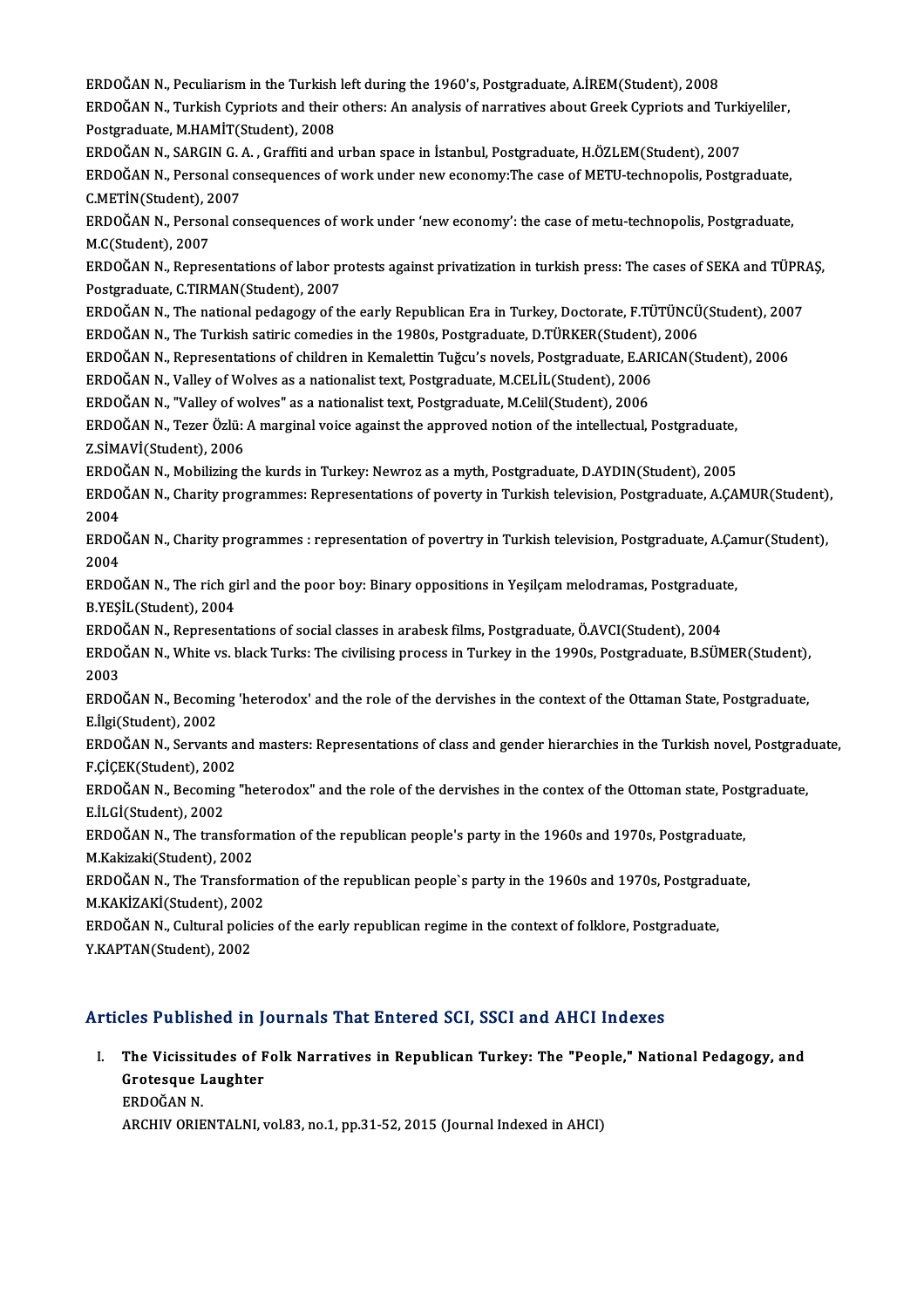# Articles Published in Other Journals

| <b>Articles Published in Other Journals</b> |                                                                                                        |  |
|---------------------------------------------|--------------------------------------------------------------------------------------------------------|--|
| Ι.                                          | Zenginlik Zengin Bir Araştırma Gündemi Yoksul Bir Literarür<br>ERDOĞAN N., Tanıl B.                    |  |
|                                             | Toplum ve Bilim, no.104, pp.3-12, 2017 (Other Refereed National Journals)                              |  |
| Н.                                          | Kültürel Alanın Sınıfsallığı ve Medya Temsilleri<br>ERDOĞAN N                                          |  |
|                                             | Ayrıntı, 2015 (Other Refereed National Journals)                                                       |  |
| Ш.                                          | Liberal Kişilik Nedir Solla Ne Derdi Vardır                                                            |  |
|                                             | ERDOĞAN N                                                                                              |  |
|                                             | Birikim, pp.117-122, 2009 (National Non-Refereed Journal)                                              |  |
| IV.                                         | Yoksulların Ezilenlerin Siyasal Örgütlenmesi Üzerine Tartışma Notları                                  |  |
|                                             | ERDOĞAN N<br>Birikim, 2009 (National Non-Refereed Journal)                                             |  |
| V.                                          | Neyin Feryadı Yahut Dertli Kaval Hikayeler Sırlar ve Madunlar                                          |  |
|                                             | ERDOĞAN N                                                                                              |  |
|                                             | Toplum ve Bilim, no.111, pp.60-71, 2008 (Other Refereed National Journals)                             |  |
| VI.                                         | "National Unity" versus "Plurality of Identities": Controversy over Democracy in Turkey                |  |
|                                             | ERDOĞAN N., ÖZÇOBAN ÜSTÜNER F.<br>orient, vol.45, no.4, 2004 (Refereed Journals of Other Institutions) |  |
| VII.                                        | Kültürel Çalışmalar Kendiliğinden İdeoloji si ve Akademya                                              |  |
|                                             | ERDOĞAN N.                                                                                             |  |
|                                             | Toplum ve Bilim, no 97, pp 43-64, 2003 (Other Refereed National Journals)                              |  |
| VIII.                                       | Garibanların Dünyası Türkiye de Yoksulların Kültürel Temsilleri Üzerine İlk Notlar                     |  |
|                                             | ERDOĞAN N<br>Toplum ve Bilim, no.89, 2001 (Other Refereed National Journals)                           |  |
| IX.                                         | Devleti İdare Etmek Maduniyet ve Düzenbazlik                                                           |  |
|                                             | ERDOĞAN N                                                                                              |  |
|                                             | Toplum ve Bilim, no.83, 2000 (Other Refereed National Journals)                                        |  |
| X.                                          | Aşağı Sınıflar Yüksek Tahyyüller Gündelikçi Kadınlar Emir Erleri ve Benzerlerine Dair<br>ERDOĞAN N.    |  |
|                                             | Birikim, no.132, 2000 (National Non-Refereed Journal)                                                  |  |
| XI.                                         | Ağlayan Çocuk Gerçekleşmeyen Hayallerimizin Sembolü                                                    |  |
|                                             | ERDOĞAN N.                                                                                             |  |
| XII.                                        | Birikim, no.124, 1999 (National Non-Refereed Journal)<br>CHP ve DSP de Solun Bakiyesi Nedir            |  |
|                                             | ERDOĞAN N., Tanıl B.                                                                                   |  |
|                                             | Birikim, no.120, pp.28-35, 1999 (National Non-Refereed Journal)                                        |  |
| XIII.                                       | Nerede bu Devlet                                                                                       |  |
|                                             | ERDOĞAN N.                                                                                             |  |
|                                             | birikim, no 116, 1998 (National Non-Refereed Journal)                                                  |  |
| XIV.                                        | Demokratik Soldan Devrimci Yol a 1970 lerde Sol Popülizm Üzerine Notlar<br>ERDOĞAN N                   |  |
|                                             | Toplum ve Bilim, no.78, pp.22-37, 1998 (Other Refereed National Journals)                              |  |
| XV.                                         | Kemalist Pedagoji ve Popüler Anlatılar                                                                 |  |
|                                             | ERDOĞAN N                                                                                              |  |
|                                             | Birikim, 1998 (National Non-Refereed Journal)                                                          |  |
| XVI.                                        | Yasa Yapan Şiddet Yasayı Koruyan Şiddet Nerede Bu Devlet<br>ERDOĞAN N.                                 |  |
|                                             | Birikim, no.116, 1998 (National Non-Refereed Journal)                                                  |  |
| XVII.                                       | Kültürel Popülizm mi Bir Eleştirinin Düşündürdükleri                                                   |  |
|                                             | ERDOĞAN N.                                                                                             |  |
|                                             |                                                                                                        |  |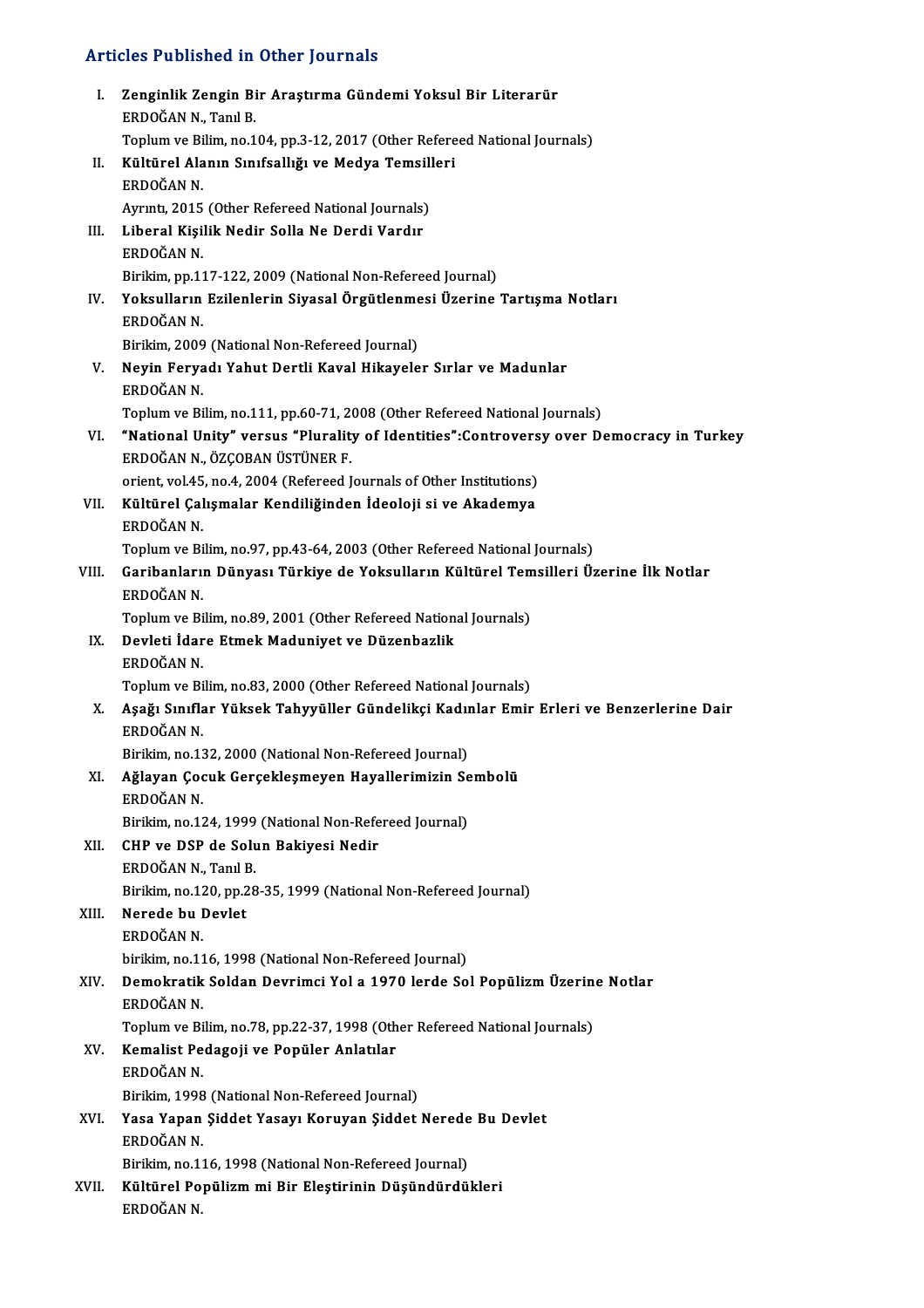Birikim, 1994 (National Non-Refereed Journal)<br>Matinlonarasılık Hogemonya ve Siyasel Ala

Birikim, no.33, 1992 (National Non-Refereed Journal)

|        | Birikim, 1994 (National Non-Refereed Journal)                                    |
|--------|----------------------------------------------------------------------------------|
| XVIII. | Metinlerarasılık Hegemonya ve Siyasal Alan                                       |
|        | ERDOĞAN N                                                                        |
|        | Toplum ve Bilim, no.63, pp.40-57, 1994 (Other Refereed National Journals)        |
| XIX.   | Yaşasın Futbol Galatasaray ın Avrupa yı Fethi Milli Katarsis Hali ve Karnavalesk |
|        | ERDOĞAN N.                                                                       |
|        | Birikim, no.55, 1993 (National Non-Refereed Journal)                             |
| XX.    | Popüler Futbol Kültürü ve Milliyetçilik                                          |
|        | ERDOĞAN N                                                                        |
|        | Birikim, no.49, pp.26-33, 1993 (National Non-Refereed Journal)                   |
| XXI.   | Demokratik Sol ve Sosyal Demokrat Portreler                                      |
|        | ERDOĞAN N.                                                                       |
|        | Birikim, no 44, 1992 (National Non-Refereed Journal)                             |
| XXII.  | Türk Sosyal Demokrasisinin Hal i Pür Melali                                      |
|        | ERDOĞAN N                                                                        |
|        | Dirilim no 22, 1002 (National Non Defensed Journal)                              |

### Books&Book Chapters

- I. "Osmanlı Tarihinin Maddesi"nin Ruhu rs & 2001<br>"Osmanlı Ta<br>ERDOĞAN N.<br>in: Mühürler in: Mühürler: Türkiye Sosyalist Hareketinden Eserler, Atılgan, Gökhan, Editor, Yordam Kitap, İstanbul, pp.61-107,<br>2019 ERDO<br>in: Mü<br>2019<br>"Cën I . Mühürler: Türkiye Sosyalist Hareketinden Eserler, Atılgan, Gökhan, Editor, Yordam Kitap, İstanbul, pp.61-107<br>2019<br>II. "Cüppenin, Kılıcın ve Kalemin Mahcup Yoksulları': Yeni Kapitalizm, Yeni İşsizlik ve Beyaz Yakalılar<br>
- 2019<br>**"'Cüppenin, Kılıcın**<br>ERDOĞAN N., Tanıl B.<br>in: Bosuna mı Qludul "'Cüppenin, Kılıcın ve Kalemin Mahcup Yoksulları': Yeni Kapitalizm, Yeni İşsizlik ve Beyaz Yakalı<br>ERDOĞAN N., Tanıl B.<br>in: Boşuna mı Okuduk Türkiye de Beyaz Yakalı İşsizliği, Bora, A. vd., Editor, İletişim Yayınları, pp.13

ERDOĞAN N., Tanıl B.<br>II. Boşuna mı Okuduk Türkiye de Beyaz Yakalı İşsizliği, Bora, A. vd., Editor, İletişim Yayınları, pp.13-44,<br>III. Sancılı Dil, Hadım Edilen Kendilik ve Aşınan Karakter: Beyaz yakalı İşsizliğine Dair in: Boşuna m<br><mark>Sancılı Dil, I</mark><br>ERDOĞAN N.<br>in: Bosuna m Sancılı Dil, Hadım Edilen Kendilik ve Aşınan Karakter: Beyaz yakalı İşsizliğine Dair Notlar<br>ERDOĞAN N.<br>in: Boşuna mı Okuduk Türkiye de Beyaz Yakalı İşsizliği, Bora, A. vd., Editor, İletişim Yayınları, pp.75-115, 2017<br>Quest

ERDOĞAN N.<br>in: Boşuna mı Okuduk Türkiye de Beyaz Yakalı İşsizliği,<br>IV. Quest for Hegemony: Discourses on Democracy

- in: Boşuna mı Okuduk Türkiye de Bey<br>**Quest for Hegemony: Discourses<br>ERDOĞAN N., ÖZÇOBAN ÜSTÜNER F.**<br>in: The Bolitige of Bermonent Crisis C in: The Politics of Permanent Crisis Class Ideology and State in Turkey, Balkan, N., Savran, S., Editor, Nova Science<br>Publishers, pp.195-213, 2002 ERDOĞAN N., ÖZÇOBAN ÜSTÜNER F. in: The Politics of Permanent Crisis Class Ideology and State in Turkey, Balkan, N., Savran, S., Editor, Nova<br>Publishers, pp.195-213, 2002<br>V. Kemalist Non-governmental Organizations: Troubled Elites in Defence of a Sacred
- Publishers, p<br>**Kemalist No<br>ERDOĞAN N.**<br>in: Civil Socio Kemalist Non-governmental Organizations: Troubled Elites in Defence of a Sacred Heritage<br>ERDOĞAN N.<br>in: Civil Society in the Grip of Nationalism Studies on Political Culture in Contemporary Turkey, Yerasimos, S.vd.,<br>Editor

ERDOĞAN N.<br>in: Civil Society in the Grip of Nationalism<br>Editor, Orient-Institut, pp.251-282, 2000

## Editor, Orient-Institut, pp.251-282, 2000<br>Refereed Congress / Symposium Publications in Proceedings

efereed Congress / Symposium Publications in Proceedings<br>I. Ulus'a Geç Kalmış Bir İtiraz: Doğrudan Eylem, Dolaylı Eylem ve Metis'i Yeniden Düşünmek<br>FRDQČAN N reed deng<br>Ulus'a Geç I<br>ERDOĞAN N. Ulus'a Geç Kalmış Bir İtiraz: Doğrudan Eyle<br>ERDOĞAN N.<br>Ulus Baker Buluşması, Turkey, 13 October 2017<br>Cumbuniyat İslamaylık ve Tanlumasl Müsad ERDOĞAN N.<br>Ulus Baker Buluşması, Turkey, 13 October 2017<br>II. Cumhuriyet İslamcılık ve Toplumsal Mücadeleler<br>FRDOĞAN N

- Ulus Baker B<br>**Cumhuriyet<br>ERDOĞAN N.**<br>Pedaksiyen S Cumhuriyet İslamcılık ve Toplumsal Mücadeleler<br>ERDOĞAN N.<br>Redaksiyon Siyaset Okumaları, Ankara, Turkey, 29 December 2016<br>Fataa Eilmi ERDOĞAN N.<br>Redaksiyon S<br>III. **Fatsa Fikri**<br>ERDOĞAN N.
- Redaksiyon S<br>Fatsa Fikri<br>ERDOĞAN N.<br>Pedaksiyon S

Redaksiyon Siyaset Okumaları, Ankara, Turkey, 04 May 2016